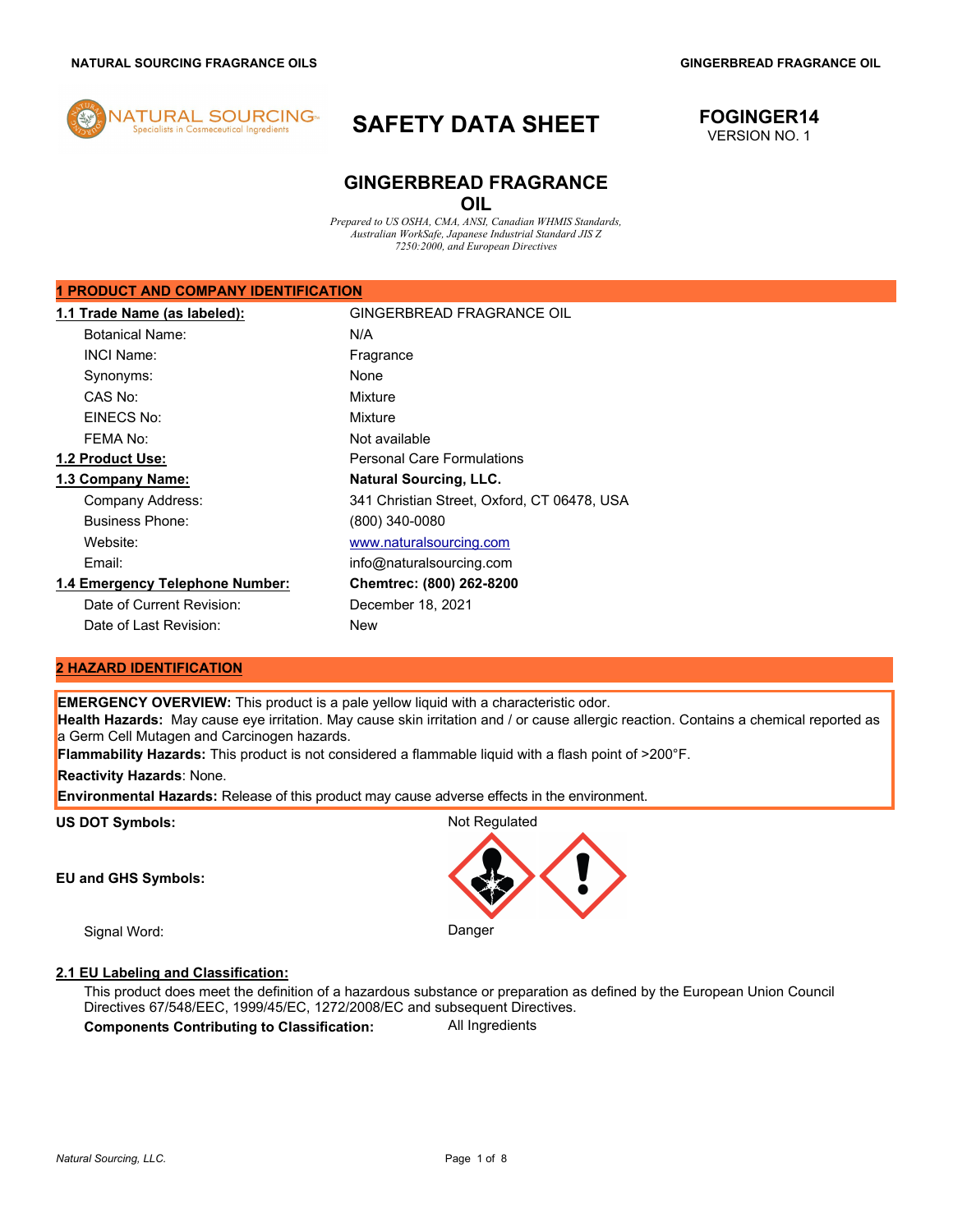| 2.2 Label Elements:                |                                                                                                                                                                                                                                                                                                                                                                                                                                                                                                                                                                                                                                                                                                                                          |
|------------------------------------|------------------------------------------------------------------------------------------------------------------------------------------------------------------------------------------------------------------------------------------------------------------------------------------------------------------------------------------------------------------------------------------------------------------------------------------------------------------------------------------------------------------------------------------------------------------------------------------------------------------------------------------------------------------------------------------------------------------------------------------|
| <b>GHS Hazard Classifications:</b> | Acute Toxicity Category 5 (Oral)<br>Acute Toxicity Category 5 (Dermal)<br>Acute Toxicity Category 5 (Inhalation)<br>Skin Irritation Category 3<br>Eye Irritation Category 2A<br><b>Skin Sensitization Category 1</b><br><b>Germ Cell Mutagenicity Category 2</b><br>Carcinogenicity Category 1B<br><b>Aquatic Acute Category 2</b>                                                                                                                                                                                                                                                                                                                                                                                                       |
| <b>Hazard Statements:</b>          | Aquatic Chronic Category 3<br>H303 May be harmful if swallowed<br>H313 May be harmful in contact with skin<br>H333 May be harmful if inhaled<br>H316 Causes mild skin irritation<br>H319 Causes serious eye irritation<br>H317 May cause an allergic skin reaction<br>H341 Suspected of causing genetic defects<br>H350 May cause cancer<br>H401 Toxic to aquatic life<br>H412 Harmful to aquatic life with long lasting effects                                                                                                                                                                                                                                                                                                         |
| <b>Prevention Statements:</b>      | P201 Obtain special instructions before use.<br>P202 Do not handle until all safety precautions have been read and<br>understood.<br>P261 Avoid breathing dust/fume/gas/mist/vapours/spray.<br>P264 Wash area affected thoroughly after handling.<br>P272 Contaminated work clothing should not be allowed out of the<br>workplace.<br>P273 Avoid release to the environment.<br>P280 Wear protective glove/eye protection/face protection.                                                                                                                                                                                                                                                                                              |
| <b>Response Statements:</b>        | P312: Call a POISON CENTER/doctor if you feel unwell.<br>P304+P312: IF INHALED: Call a POISON CENTER/doctor if you feel<br>unwell.<br>P302+P352 IF ON SKIN: Wash with plenty of water.<br>P321 Specific Treatment (See Section 4 of this SDS).<br>P333+P313 If skin irritation or rash occurs: Get medical<br>advice/attention.<br>P362+P364 Take off contaminated clothing and wash it before reuse.<br>P305+P351+P338 IF IN EYES: Rinse cautiously with water for several<br>minutes. Remove contact lenses, if present and easy to do so.<br>Continue rinsing.<br>P337+P313 If eye irritation persists: Get medical advice/attention.<br>P308+P313 IF exposed or concerned: Get medical advice / attention.<br>P391 Collect spillage. |
| <b>Storage Statements:</b>         | P403 Store in a well-ventilated place.<br>P405 Store locked up.                                                                                                                                                                                                                                                                                                                                                                                                                                                                                                                                                                                                                                                                          |
| <b>Disposal Statements:</b>        | P501 Dispose of contents/container in accordance with local<br>regulations.                                                                                                                                                                                                                                                                                                                                                                                                                                                                                                                                                                                                                                                              |

# **2.3 Health Hazards or Risks From Exposure:**

# **Symptoms of Overexposure by Route of Exposure:**

The most significant routes of overexposure for this product are by contact with skin, eyes and the respiratory system. The symptoms of overexposure are described in the following paragraphs.

## **Acute:**

Inhalation: Mists or spray may cause respiratory irritation.

Skin Contact: May cause skin irritation and sensitization upon direct contact.

Eye Contact: May cause eye irritation upon direct contact.

Ingestion: May be harmful if swallowed.

**Chronic:** Germ Cell Mutagen and Carcinogen hazard.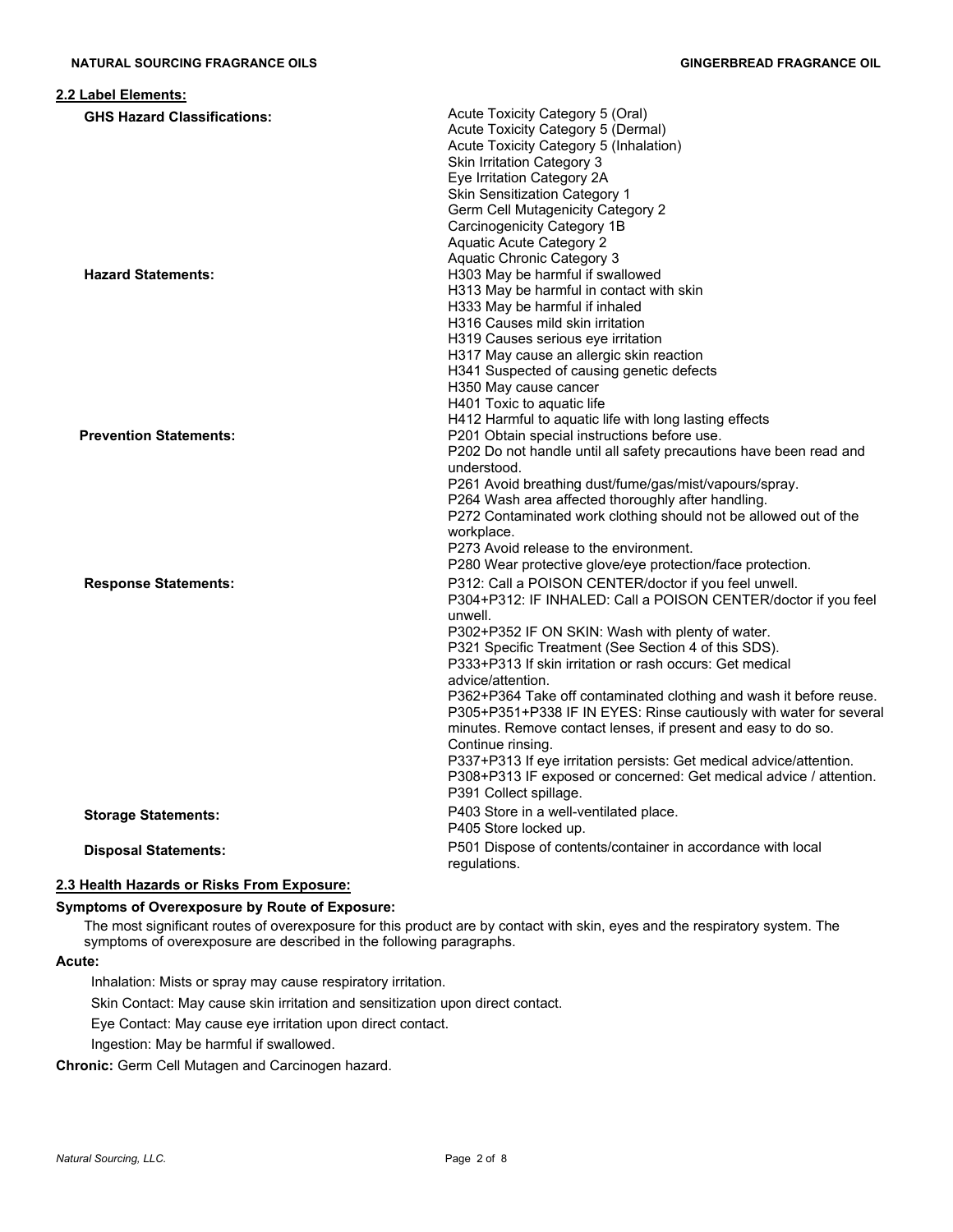# **Target Organs:**

Acute: Eyes, Skin, Respiratory system. Chronic: Reproductive system

# **3 COMPOSITION / INFORMATION ON INGREDIENTS**

| Ingredients:                                         | WT%        | <b>CAS No.</b> | <b>EINECS No.</b> | <b>Hazard Classification</b>                                                                                                                                                    |
|------------------------------------------------------|------------|----------------|-------------------|---------------------------------------------------------------------------------------------------------------------------------------------------------------------------------|
| Vanillin                                             | $1 - 5%$   | 121-33-5       | 204-465-2         | Acute Tox 5 (Oral), H319                                                                                                                                                        |
| Ethyl vanillin                                       | $1 - 5%$   | 121-32-4       | 204-464-7         | Acute Tox 5 (Oral), Eye Irrit Cat 2B,<br>Aquatic Acute 3                                                                                                                        |
| Coumarin                                             | $0.1 - 3%$ | $91 - 64 - 5$  | 202-086-7         | Acute Tox 4 (Oral), Skin Sens Cat 1, Aquatic Acute                                                                                                                              |
| Cinnamal                                             | $0.1 - 3%$ | 104-55-2       | 203-213-9         | Acute Tox 5 (Oral), Acute Tox 4 (Dermal), Skin Irrit<br>Cat 2, Skin Sens Cat 1, Eye Irrit Cat 2A, Aquatic<br>Acute 2                                                            |
| Zingiber officinale (Ginger) Root<br>Oil             | $0.1 - 3%$ | 8007-08-7      | 283-634-2         | H227, H304, Skin Irrit Cat 2, Skin Irrit Cat 3, Eye Irrit<br>Cat 2A, Aquatic Acute 3,<br>Aquatic Chronic 3                                                                      |
| Piperonal                                            | $0.1 - 1%$ | 120-57-0       | 204-409-7         | Acute Tox 5 (Oral), Skin Sens Cat 1, Aquatic Acute                                                                                                                              |
| Benzyl Benzoate                                      | $0.1 - 1%$ | 120-51-4       | 204-402-9         | Acute Tox 4 (oral), Acute Tox 5 (Dermal),<br>Aquatic Acute 1, Aquatic Chronic 2                                                                                                 |
| Oil Cinnamon Leaf Ceylon                             | $0.1 - 1%$ | 8015-91-6      | 283-479-0         | H227, Acute Tox 5 (Oral), H313, Skin Irrit Cat 3, Eye<br>Irrit Cat 2A, Germ Cell Cat 2,<br>H350, Aquatic Acute 2, Aquatic Chronic 3                                             |
| alpha-Methylcinnamaldehyde                           | $0.1 - 1%$ | 101-39-3       | 202-938-8         | Acute Tox 5 (Oral), Skin Sens Cat 1, Aquatic Acute                                                                                                                              |
| Myristica fragrans (Nutmeg)<br>kernel oil            | $0.1 - 1%$ | 8008-45-5      | 282-013-3         | H226, H304, Skin Irrit Cat 2, Skin Sens Cat 1, Germ<br>Cell Cat 2, Carc Cat 1,<br>Aquatic Acute 1, Aquatic Chronic 1                                                            |
| Methanone, [2-hydroxy-4-<br>(octyloxy)phenyl]phenyl- | $0.1 - 1%$ | 1843-05-6      | 217-421-2         | Skin Sens Cat 1                                                                                                                                                                 |
| Myristica fragrans (Nutmeg)<br>kernel oil            | $0.1 - 1%$ | 8007-12-3      | 282-013-3         | H226, Acute Tox 5 (Oral), H304, Skin Irrit Cat 3,<br>Germ Cell Cat 2, Carc Cat 1,<br>Aquatic Acute 2, Aquatic Chronic 2                                                         |
| 2-Methoxy-4-methylphenol<br>(Creosol)                | $0.1 - 1%$ | $93 - 51 - 6$  | 202-252-9         | Acute Tox 4 (Oral), Skin Irrit Cat 2, Skin Sens Cat<br>1, Eye Irrit Cat 2A, Aquatic Acute 3                                                                                     |
| Furfural                                             | $0.1 - 1%$ | $98 - 01 - 1$  | 202-627-7         | H226, Acute Tox 3 (Oral), Acute Tox 4 (Dermal),<br>Skin Irrit Cat 2, Eye Irrit Cat 2A, Acute Tox 1 (Inhal),<br>STOT SE Cat 3, Carc Cat 2, Aquatic Acute 3,<br>Aquatic Chronic 3 |

#### **4 FIRST AID MEASURES**

| 4.1 Description of First Aid Measures: |  |  |
|----------------------------------------|--|--|
|----------------------------------------|--|--|

**Inhalation:**

**Eye Contact:** If product enters the eyes, flush with plenty of water or eye wash<br> **Expection** for example minutes. Soak medial attantion if initation no solution for several minutes. Seek medical attention if irritation persists.

**Skin Contact:** Wash skin thoroughly with soap and water after handling. Seek medical attention if irritation develops and persists.

> If breathing becomes difficult, remove victim to fresh air. If necessary, use artificial respiration to support vital functions. Seek medical attention.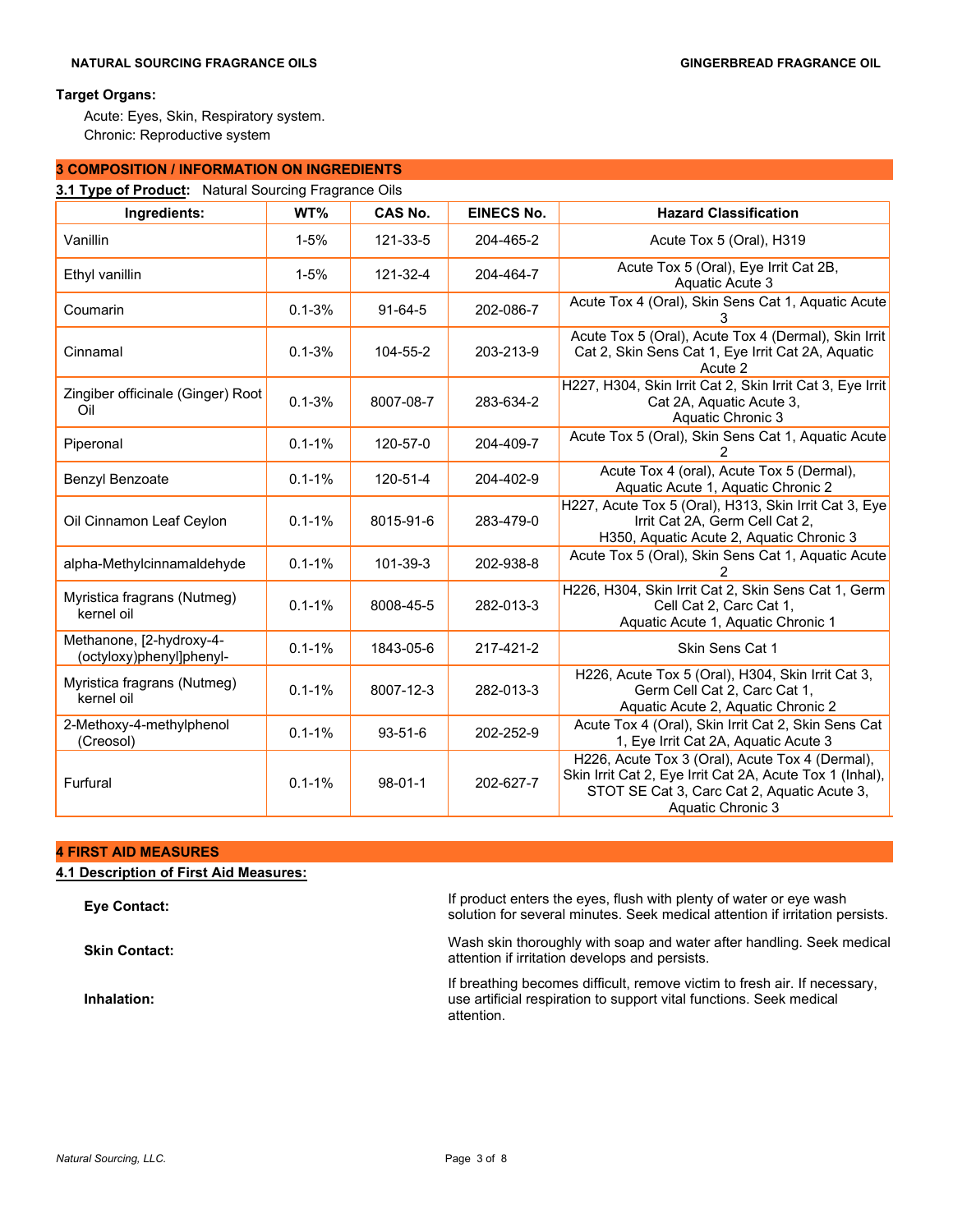If product is swallowed, call physician or poison center if you feel unwell. If professional advice is not available, do not induce vomiting. Never induce vomiting or give diluents (milk or water) to someone who is unconscious, having convulsions, or who cannot swallow. Seek medical advice. Take a copy of the label and/or SDS with the victim to the health professional.

reaction. Contains a chemical reported as a reproductive hazard..

**Medical Conditions Generally Aggravated by Exposure:** No data available

**4.2 Symptoms and Effects Both Acute and Delayed:** May cause eye irritation. May cause skin irritation and / or cause allergic

**4.3 Recommendations to Physicians:** Treat symptoms and eliminate overexposure.

# **5 FIRE FIGHTING MEASURES**

**Ingestion:**

**5.1 Fire Extinguishing Materials: Use the following fire extinguishing materials: Water Spray: No.** 

**Foam:** Yes **Halon:** No

**Carbon Dioxide:** Yes **Dry Chemical:** Yes **Other:** Any "B" Class

#### **5.2 Unusual Fire and Explosion Hazards:**

Irritating and toxic fumes may be produced at high temperatures. Use of water may result in the formation of a toxic aqueous solution. Do not allow run-off from firefighting to enter drains or water courses. Explosive Sensitivity to Mechanical Impact: No

Explosive Sensitivity to Static Discharge: No

- 
- 
- **5.3 Special Fire-Fighting Procedures: Incipient fire responders should wear eye protection.** 
	- Structural firefighters must wear Self-Contained Breathing Apparatus (SCBA) and full protective equipment.
	- Isolate materials not vet involved in the fire and protect personnel. Move containers from fire area if this can be done without risk; otherwise, cool with carefully applied water spray.
	- If possible, prevent run-off water from entering storm drains, bodies of water, or other environmentally sensitive areas.



# **6 ACCIDENTAL RELEASE MEASURES (STEPS FOR SPILLS)**

# **6.1 Personal Precautions, Protective Equipment and Emergency Procedures:**

Use cautious judgment when cleaning up spill. Wear suitable protective clothing, gloves, and eye/face protection.

# **6.2 Environmental Precautions:**

Construct a dike to prevent spreading. Keep out of sewers, storm drains, surface waters, and soils.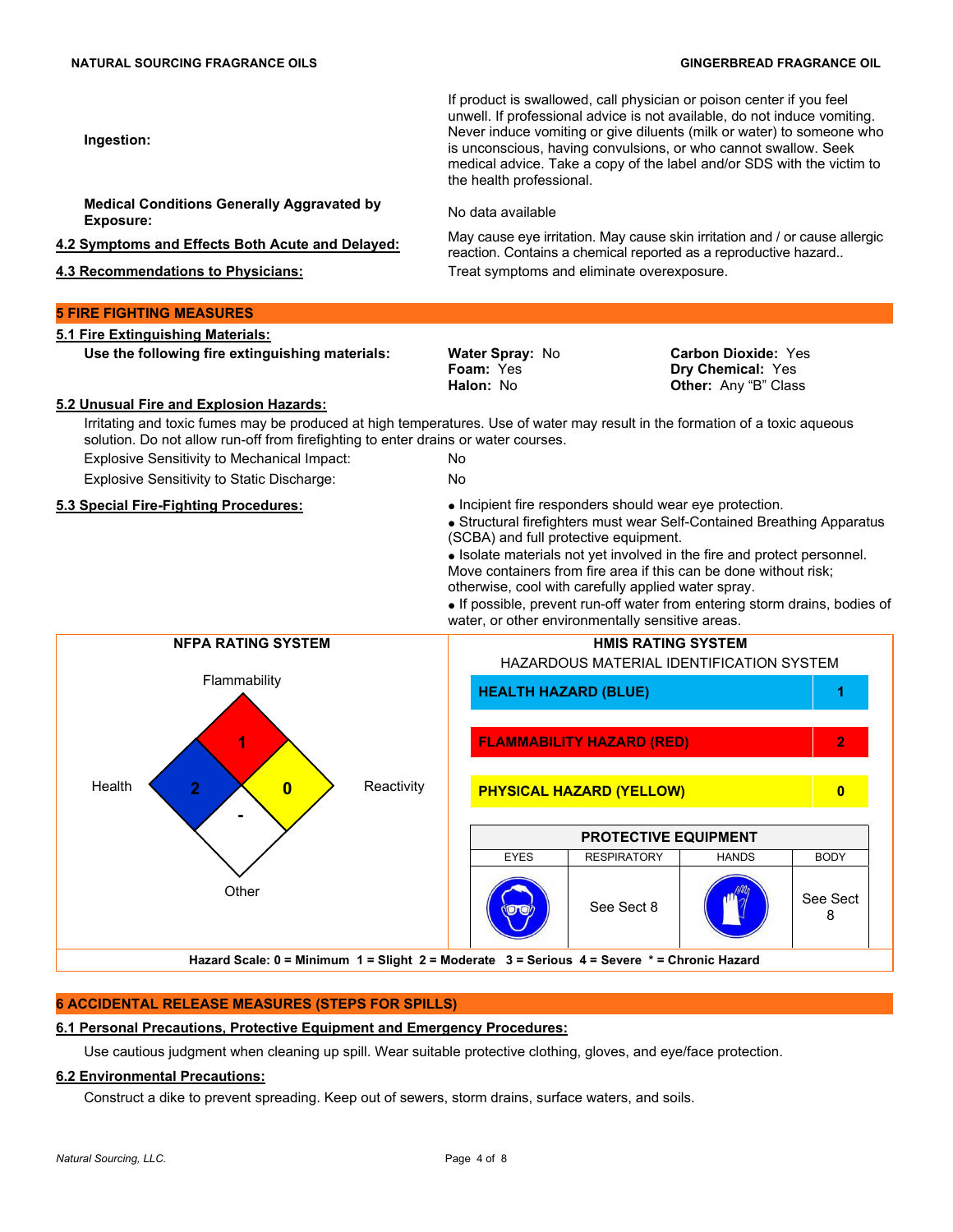#### **6.3 Spill and Leak Response:**

- 
- **Small Spills:** Small Spills: **Small Spills: Collect material via broom or mop.** Place in tightly sealed containers for proper disposal.
	- Approach spill areas with caution.
	- If liquid was introduced, create a dike or trench to contain material. Soak up with absorbent material such as clay, sand or other suitable non-reactive material.
	- Place in leak-proof containers. Seal tightly for proper disposal.
	- Dispose of in accordance with U.S. Federal, State, and local hazardous waste disposal regulations and those of Canada and its Provinces, those of Australia, Japan and EU Member States (see Section 13, Disposal Considerations).

**Large Spills:**

# **7 HANDLING AND STORAGE**

### **7.1 Precautions for Safe Handling:**

To prevent eye contact under the foreseeable conditions of use, wear appropriate safety eyewear. When handling, do not eat, drink, or smoke. Wash thoroughly after handling.

### **7.2 Storage and Handling Practices:**

Keep away from oxidizing agents. Store in a cool, dry location, in a sealed container in a well-ventilated area away from sources of ignition.

### **7.3 Specific Uses:**

Personal care formulations.

# **8 EXPOSURE CONTROL/PERSONAL PROTECTION**

#### **8.1 Exposure Parameters:**

|  | 11 T |  |
|--|------|--|

#### **8.2 Exposure Controls:**

**Ventilation and Engineering Controls:** Use with adequate ventilation to ensure exposure levels are maintained below the limits provided above.

*The following information on appropriate Personal Protective Equipment is provided to assist employers in complying with OSHA regulations found in 29 CFR Subpart I (beginning at 1910.132) or equivalent standard of Canada, or standards of EU member states (including EN 149 for respiratory PPE, and EN 166 for face/eye protection), and those of Japan. Please reference applicable regulations and standards for relevant details.*

| <b>Respiratory Protection:</b> | Not required for properly ventilated areas.<br>Maintain airborne contaminant concentrations below guidelines listed<br>above, if applicable. If necessary, use only respiratory protection<br>authorized in the U.S. Federal OSHA Respiratory Protection Standard<br>(29 CFR 1910.134), equivalent U.S. State standards, Canadian CSA<br>Standard Z94.4-93, the European Standard EN149, or EU member<br>states.                                                                          |
|--------------------------------|-------------------------------------------------------------------------------------------------------------------------------------------------------------------------------------------------------------------------------------------------------------------------------------------------------------------------------------------------------------------------------------------------------------------------------------------------------------------------------------------|
| <b>Eye Protection:</b>         | Safety glasses or goggles are recommended.<br>If necessary, refer to U.S. OSHA 29 CFR 1910.133, Canadian<br>Standards, and the European Standard EN166, Australian Standards,<br>or relevant Japanese Standards.                                                                                                                                                                                                                                                                          |
| <b>Hand Protection:</b>        | Chemical resistant gloves are required to prevent skin contact.<br>If necessary, refer to U.S. OSHA 29 CFR 1910.138, the European<br>Standard DIN EN 374, the appropriate Standards of Canada, Australian<br>Standards, or relevant Japanese Standards.                                                                                                                                                                                                                                   |
| <b>Body Protection:</b>        | Use body protect appropriate to task being performed.<br>If necessary, refer to appropriate Standards of Canada, or appropriate<br>Standards of the EU, Australian Standards, or relevant Japanese<br>Standards. If a hazard of injury to the feet exists due to falling objects,<br>rolling objects, where objects may pierce the soles of the feet or<br>where employee's feet may be exposed to electrical hazards, use foot<br>protection, as described in U.S. OSHA 29 CFR 1910.136. |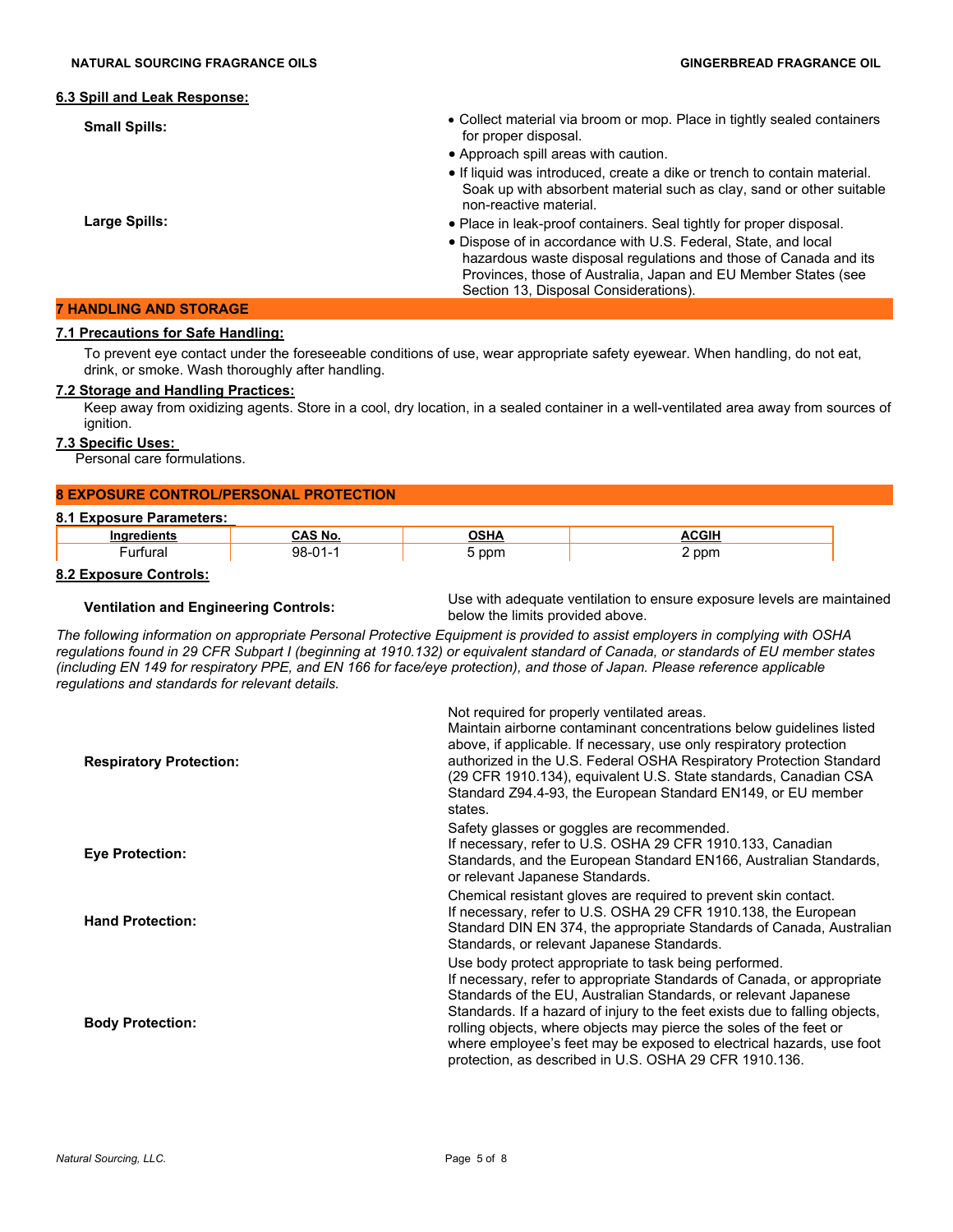#### **9 PHYSICAL AND CHEMICAL PROPERTIES**

| 9.1 Information on Basic Physical and Chemical Properties:                  |
|-----------------------------------------------------------------------------|
| Appearance (Physical State and Color): This product is a pale yellow liquid |
| <b>Odor: Characteristic</b>                                                 |
| <b>Odor Threshold: Not Available</b>                                        |
| pH: Not Available                                                           |
| Melting/Freezing Point: Not Available                                       |
| <b>Boiling Point: Not Available</b>                                         |
| Flash Point: >200°F                                                         |
| <b>Evaporation Rate: Not Available</b>                                      |
| Flammability (Solid; Gas): Not Available                                    |
| <b>Upper/Lower Flammability or Explosion Limits: Not Available</b>          |
| Vapor Pressure (mm Hg @ 20°C (68°F): Not Available                          |
| Vapor Density: Not Available                                                |
| <b>Relative Density: Not Available</b>                                      |
| <b>Specific Gravity: Not Available</b>                                      |
| <b>Solubility in Water: Insoluble</b>                                       |
| Weight per Gallon: Not Available                                            |
| Partition Coefficient (n-octanol/water): Not Available                      |
| <b>Auto-Ignition Temperature: Not Available</b>                             |
| <b>Decomposition Temperature: Not Available</b>                             |
| <b>Viscosity: Not Available</b>                                             |
| 9.2 Other Information: Not Available                                        |

# **10 STABILITY AND REACTIVITY**

| <b>10.1 Reactivity:</b>                       | This product is not reactive. |
|-----------------------------------------------|-------------------------------|
| 10.2 Stability:                               | Stable under conditions of n  |
| 10.3 Possibility of Hazardous Reactions:      | Will not occur.               |
| <b>10.4 Conditions to Avoid:</b>              | No data available.            |
| 10.5 Incompatible Substances:                 | Strong oxidizing agents, stro |
| <b>10.6 Hazardous Decomposition Products:</b> | Does not decompose under      |

#### **11 TOXICOLOGICAL INFORMATION**

**11.1 Information on Toxicological Effects:** Acute toxicity - Oral - (Rat) mg/kg (LD50: 4,073.63) May be harmful if

**Suspected Cancer Agent:** May cause cancer **Irritancy: Irritancy: Irritancy: Skin, Eyes: Expected to be an irritant Sensitization to the Product:** This product is expected to cause skin sensitization. **Reproductive Toxicity:** This product does not contain a chemical reported as a reproductive Reproductive

#### **12 ECOLOGICAL INFORMATION**

| 12.1 Toxicity:                           | No specific data available on this product. |
|------------------------------------------|---------------------------------------------|
| 12.2 Persistence and Degradability:      | No specific data available on this product. |
| <b>12.3 Bioaccumulative Potential:</b>   | No specific data available on this product. |
| 12.4 Mobility in Soil:                   | No specific data available on this product. |
| 12.5 Results of PBT and vPvB Assessment: | No specific data available on this product. |

swallowed

hazard.

harmful if inhaled

harmful in contact with skin

Stable under conditions of normal storage and use.

**Strong oxidizing agents, strong acids, and alkalis.** Does not decompose under normal usage conditions.

Acute toxicity - Dermal - (Rabbit) mg/kg (LD50: 2,855.04) May be

Acute toxicity - Inhalation - (Rat) mg/L/4hr (LC50: 22.39) May be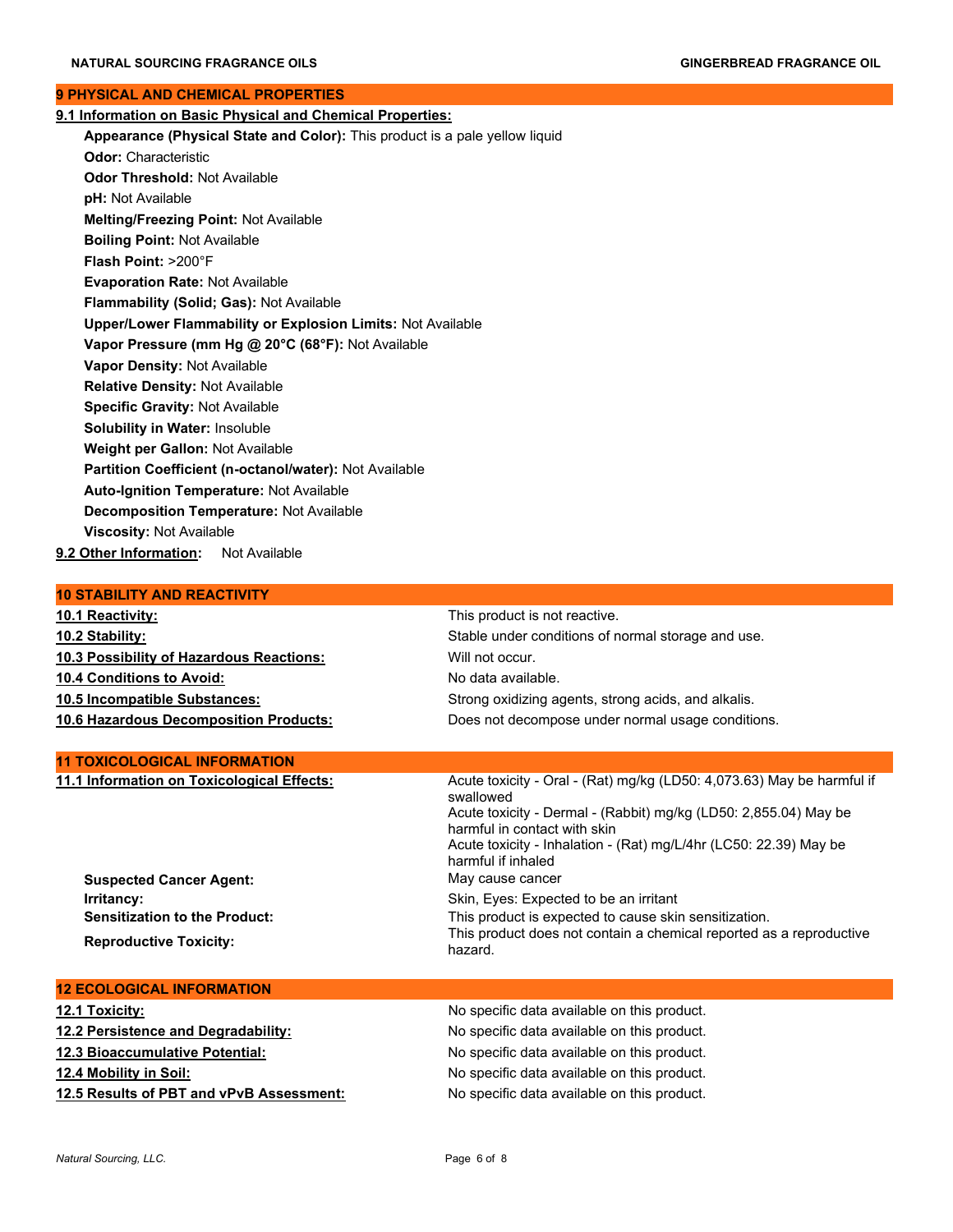#### **12.6 Other Adverse Effects:** No data available

**12.7 Water Endangerment Class:** At present, there are no ecotoxicological assessments for this product.

**13 DISPOSAL CONSIDERATIONS**

**13.1 Waste Treatment Methods:** Waste disposal must be in accordance with appropriate U.S. Federal, State, and local regulations, those of Canada, Australia, EU Member States and Japan.

**13.2 EU Waste Code:** Not determined

# **14 TRANSPORTATION INFORMATION**

*US DOT, IATA, IMO, ADR:*

# **14.1 U.S. Department of Transportation (DOT) Shipping Regulations:**

*This product is classified (per 49 CFR 172.101) by the U.S. Department of Transportation, as follows.*

| <b>UN Identification Number:</b>                                                              | Not Regulated                                                                                                                                     |
|-----------------------------------------------------------------------------------------------|---------------------------------------------------------------------------------------------------------------------------------------------------|
| <b>Proper Shipping Name:</b>                                                                  | NA.                                                                                                                                               |
| <b>Hazard Class Number and Description:</b>                                                   | NA.                                                                                                                                               |
| <b>Packing Group:</b>                                                                         | NA.                                                                                                                                               |
| DOT Label(s) Required:                                                                        | <b>NA</b>                                                                                                                                         |
| North American Emergency Response Guidebook<br>Number:                                        | <b>NA</b>                                                                                                                                         |
| <b>RQ Quantity:</b>                                                                           | None                                                                                                                                              |
| 14.2 Environmental Hazards:                                                                   |                                                                                                                                                   |
| <b>Marine Pollutant:</b>                                                                      | The components of this product are not designated by the Department<br>of Transportation to be Marine Pollutants (49 CFR 172.101, Appendix<br>B). |
| 14.3 Special Precaution for User:                                                             | None                                                                                                                                              |
| 14.4 International Air Transport Association Shipping<br>Information (IATA):                  | This product is not considered as dangerous goods.                                                                                                |
| 14.5 International Maritime Organization Shipping<br>Information (IMO):                       | This product is not considered as dangerous goods.                                                                                                |
| 14.6 Transport in Bulk According to Annex II of Marpol<br>73/78 and IBC Code:                 |                                                                                                                                                   |
| European Agreement Concerning the International<br>Carriage of Dangerous Goods by Road (ADR:) | This product is not considered by the United Nations Economic<br>Commission for Europe to be dangerous goods.                                     |
|                                                                                               |                                                                                                                                                   |

# **15 REGULATORY INFORMATION**

**15.1 Safety, Health and Environmental Regulations Specific for the Substance or Mixture:**

## United States Regulations:

#### **U.S. SARA Reporting Requirements:**

The components of this product are subject to the reporting requirements of Sections 302, 304, and 313 of Title III of the Superfund Amendments and Reauthorization Act as follows : None

#### **U.S. SARA Threshold Planning Quantity:**

There are no specific Threshold Planning Quantities for the components of this product. The default Federal MSDS submission and inventory requirement filing threshold of 10,000 lbs (4,540 kg) therefore applies, per 40 CFR 370.20.

#### **U.S. CERCLA Reportable Quantity:**

None

#### **U.S. TSCA Inventory Status:**

The components of this product are listed on the TSCA Inventory or are exempted from listing.

# **Other U.S. Federal Regulations:**

None known